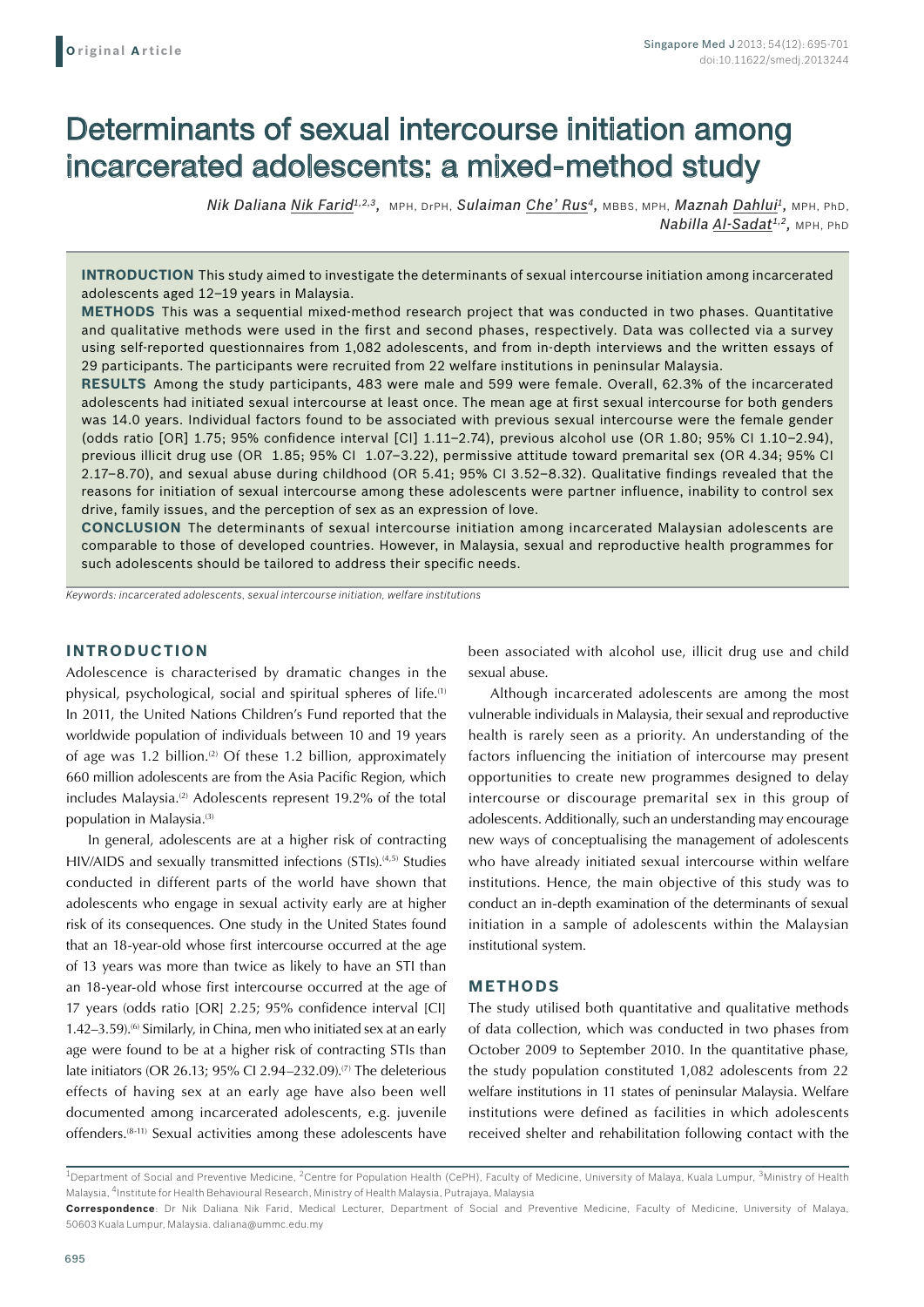judicial system for cases of neglect, child abuse or breaking of the law.(12) Using the OpenEpi Software,(13) the sample size was calculated on the basis of findings on the prevalence of sexual initiation from the National Health and Morbidity Survey 2006.(14) Based on the formula for sample size calculation, the minimum required sample size was 768. A total of 1,082 participants were recruited, thus exceeding the minimum requirement for this study.

The inclusion criteria were boys or girls aged 12–19 years who were not married at the time of the study, and able to understand and communicate in either written or spoken Malay or English. The aim of the quantitative phase was to determine the prevalence of sexual initiation and its associated factors. Data was collected using a self-administered questionnaire. Pre-testing and test-retest of the Malay translated version was undertaken, and it was found to be compatible with Malaysian adolescents. Quantitative data was entered into the Predictive Analytics Software version 17, (SPSS Inc, Chicago, IL, USA) to elicit the appropriate descriptive, univariate and multiple logistic regression analyses. Associating factors of sexual initiation were determined using binary logistic regression (backward logistic regression method), of which nine variables were included in the initial model.

The main topics covered in the questionnaire and the independent measures are discussed below:

- (a) Sociodemographic information information on gender, age, ethnicity, religion and educational status was collected from the participants.
- (b) Parental monitoring the Parental Monitoring Assessment, which consisted of a 5-point Likert scale ranging from 1 to 5  $(1 = 'never'$  and  $5 = 'always'$  assesses an adolescent's perception of their parents' supervision, and respondents were classified as having low or high parental monitoring perception.(15,16) This scale was found to be reliable, with a Cronbach's α value of 0.84 following evaluation. Permission to use this scale was granted by Professor Steven Small from the University of Wisconsin.
- (c) Self-esteem the Rosenberg Self-Esteem scale measures the adolescents' levels of self-esteem. This scale was previously validated in Malaysian adolescents<sup>(17)</sup> who were asked to respond to ten items on self-esteem, and the subscales were scored according to standard scoring methods.<sup>(18-20)</sup> Participants' self-esteem levels were determined using standard scoring methods. In the current study, the scale was reliable with a correlation coefficient of 0.69.
- (d) History of substance use the participants were evaluated for their history of substance use (e.g. alcohol, cigarettes and illicit drugs) with the aid of questions such as "Have you ever smoked a cigarette (at least one or two puffs) or tried any tobacco products such as cigars or shisha?"  $(\kappa = 1)$ ; "Have you smoked in the past one month?"  $(\kappa = 1)$ ; "Have you ever consumed alcohol?"  $(\kappa = 1)$ ; and "Have you ever used illicit drugs?"  $(\kappa = 1)$ . Those who answered 'Yes' to any of the

| Table I. Sociodemographic characteristics of the study |  |  |
|--------------------------------------------------------|--|--|
| participants ( $n = 1,082$ ).                          |  |  |

| Variable                                                                                         | No. (%)                                                         |
|--------------------------------------------------------------------------------------------------|-----------------------------------------------------------------|
| Gender<br>Male<br>Female                                                                         | 483 (44.6)<br>599 (55.4)                                        |
| Age group (yrs)<br>$12 - 14$<br>$15 - 17$<br>$18 - 19$                                           | 258 (23.8)<br>699 (64.6)<br>125 (11.6)                          |
| Ethnicity*<br>Malay<br>Chinese<br>Indian<br>Others                                               | 939 (86.9)<br>38(3.5)<br>92(8.5)<br>12(1.1)                     |
| Religion*<br>Islam<br><b>Buddhism</b><br>Christianity<br>Hinduism<br>Others<br>No religion       | 974 (90.1)<br>23(2.1)<br>17(1.6)<br>59(5.5)<br>4(0.4)<br>4(0.4) |
| <b>Educational status<sup>t</sup></b><br>Primary<br>Secondary<br><b>Tertiarv</b><br>No education | 154 (14.6)<br>875 (82.7)<br>10(0.9)<br>19 (1.8)                 |

\*Data is missing for 1 case. †Data is missing for 24 cases.

Note: \*, †Percentages are calculated based on less than 1,082 participants due to missing data.

aforementioned questions were categorised as either smokers, alcohol drinkers or previous illicit drug users.

- (e) Knowledge of sexual health this was assessed using six questions adapted from the National Health and Morbidity Survey III<sup>(14)</sup> and Teenage Knowledge of Contraception and Sexual Health: Questionnaire Study in West Yorkshire.<sup>(21)</sup> The six questions included "Can a person become pregnant after one act of sexual intercourse?"; "Have you heard of contraception?"; "What are the different types of contraception available?"; "Do you know about STIs?"; "What are the different types of STIs?"; and "From the list below, can you identify the symptoms of STIs?" Based on the total score, the participants were categorised as either having adequate or inadequate knowledge of sexual health. In the present study, a moderate agreement κ value of 0.41 was generated.
- (f) Child abuse this was assessed on the basis of the participants' responses to questions on child sexual and physical abuse. Questions for this variable were adapted from the Sexual and Physical Abuse Questionnaire by Kooiman et al.<sup> $(22)$ </sup> The adapted items included the following questions: "Has anyone ever touched your sex organs in a sexual manner and against your will?"; "Has anyone ever forced you to touch his or her sex organs in a sexual manner and against your will?"; "Has anyone ever forced you to have sexual intercourse against your will?"(22); and "Have you ever intentionally been treated by someone in such a way that you suffered physical injury (e.g. beaten, stamped on, kicked or pushed)?"(22) Participants who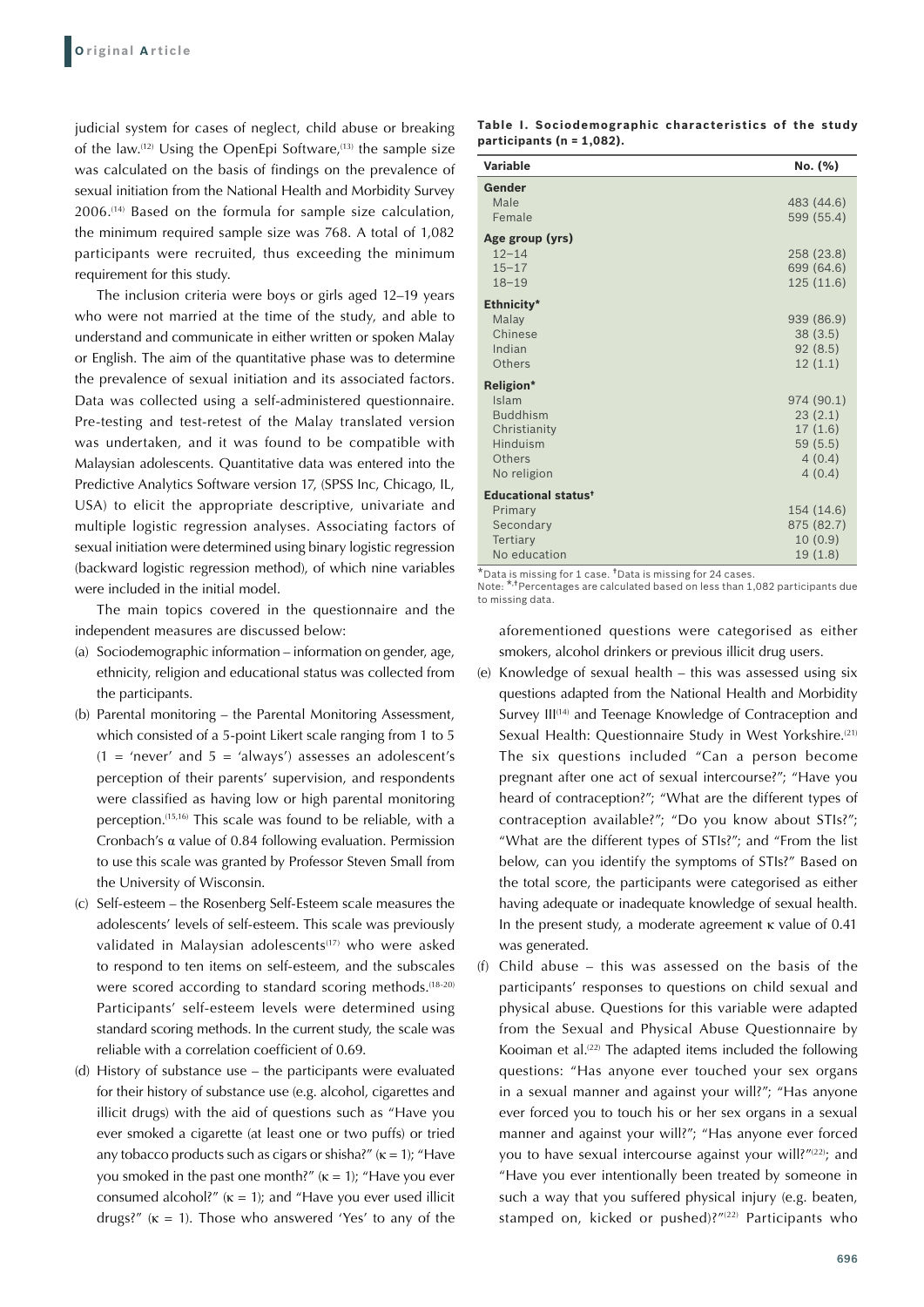| Table II. Relationship between individual components and previous sexual intercourse. |  |  |  |
|---------------------------------------------------------------------------------------|--|--|--|
|---------------------------------------------------------------------------------------|--|--|--|

| Individual component <sup>+</sup>           | Previously engaged in sexual intercourse* |            | Odds  | 95% confidence |
|---------------------------------------------|-------------------------------------------|------------|-------|----------------|
|                                             | <b>Yes</b>                                | <b>No</b>  | ratio | interval       |
| <b>Educational level</b>                    |                                           |            |       |                |
| Primary                                     | 58 (9.0)                                  | 88 (22.9)  | 1.32  | $0.47 - 3.7$   |
| Secondary                                   | 575 (89.1)                                | 283 (73.5) | 4.06  | $1.51 - 10.9$  |
| Tertiary                                    | 6(0.9)                                    | 2(0.5)     | 6.00  | $0.92 - 39.2$  |
| No education                                | 6(0.9)                                    | 12(3.1)    | 1.00  |                |
| Self-esteem                                 |                                           |            |       |                |
| Low                                         | 299 (49.5)                                | 110(35.9)  | 1.75  | $1.32 - 2.32$  |
| High                                        | 305(50.5)                                 | 196 (64.1) |       |                |
| <b>Ever smoked</b>                          |                                           |            |       |                |
| Yes                                         | 532 (81.6)                                | 236 (60.1) | 2.95  | $2.22 - 3.91$  |
| <b>No</b>                                   | 120 (18.4)                                | 157 (39.9) |       |                |
| <b>Ever consumed alcohol</b>                |                                           |            |       |                |
| Yes                                         | 351(53.8)                                 | 79 (20.2)  | 4.62  | $3.45 - 6.18$  |
| <b>No</b>                                   | 301(46.2)                                 | 313 (79.8) |       |                |
| <b>Previous illicit drug use</b>            |                                           |            |       |                |
| Yes                                         | 283 (43.3)                                | 54(13.7)   | 4.80  | $3.47 - 6.65$  |
| <b>No</b>                                   | 370 (56.7)                                | 339 (86.3) |       |                |
| <b>Attitude regarding premarital sex</b>    |                                           |            |       |                |
| Favourable                                  | 175 (29.0)                                | 22(7.3)    | 5.19  | $3.25 - 8.29$  |
| Unfavourable                                | 429 (71.0)                                | 280 (92.7) |       |                |
| Knowledge of sexual and reproductive health |                                           |            |       |                |
| Inadequate                                  | 412 (63.8)                                | 294 (79.9) | 0.44  | $0.33 - 0.60$  |
| Adequate                                    | 234 (36.2)                                | 74 (20.1)  |       |                |
| History of sexual abuse during childhood    |                                           |            |       |                |
| Yes                                         | 445 (68.1)                                | 94(24.0)   | 6.78  | $5.10 - 9.01$  |
| <b>No</b>                                   | 208(31.9)                                 | 298 (76.0) |       |                |
| <b>Pornography viewing</b>                  |                                           |            |       |                |
| Yes                                         | 602 (92.0)                                | 246 (62.8) | 6.87  | $4.84 - 9.75$  |
| <b>No</b>                                   | 52(8.0)                                   | 146 (37.2) |       |                |

\*Data is presented as no. (%); all percentages are calculated based on less than 1,082 participants due to missing data.

†The sample size included in the bivariate analysis for each variable is smaller than the total sample of 1,082 due to missing data.

responded 'Yes' to any of the questions were categorised as having had a history of child sexual or physical abuse. $(23)$ 

The qualitative phase was specifically designed to obtain a deeper understanding of the factors that contribute to sexual initiation among male and female adolescents. A total of 29 adolescents who admitted to having had previous sexual intercourse were included through purposeful sampling. In-depth interviews and essay writing exercises were conducted. The participants' perceptions in relation to their sexual initiation were obtained through probing questions such as "Tell me about the first time you had sex" and "Why did you first have sex when you did?" Subjects who were uncomfortable discussing sexual behaviour verbally or opted to not be interviewed at all were given the option of writing essays. The interview sessions were recorded and written essays were copied onto Microsoft Word (Microsoft Inc, Redmond, USA). Data was then entered into Nvivo 8 software (QSR International, Doncaster, VIC, Australia) for data management and interpretation of results.

Ethical clearance for the study was obtained from the ethics committee of the University of Malaya Medical Centre. Informed consent was obtained from the adolescents' current guardians, i.e. the Social Welfare Department of Malaysia. Additionally, verbal consent was sought from the study participants before the start of the interview and essay

writing exercise. The participants were provided detailed information concerning the purpose and nature of the research before their consent was obtained.

## **RESULTS**

Of the 1,082 participants, 483 (44.6%) were male and 599 (55.4%) were female. The mean age of the participants was 15.7 (range 12–19) years. The predominant ethnicity in our study was Malay, which comprised 86.9% of the participants. Table I shows the distribution of the sociodemographic characteristics of the adolescents in the study.

A total of 1,049 adolescents completed the item on past sexual activity. Among these adolescents, 654 (62.3%) had initiated sexual intercourse at least once. The mean age at first sexual intercourse was 14.0 (range 8–19) years. A significantly higher percentage of females (68.1%) experienced sexual intercourse as compared to males (55.0%). Factors significantly associated with having experienced sexual intercourse were a history of sexual abuse during childhood, attitudes toward premarital sex, previous alcohol and illicit drug use, and viewing of pornography (Table II).

Logistic regression conducted to determine the predictors of previous engagement in sexual intercourse showed that the strongest predictors were a history of sexual abuse during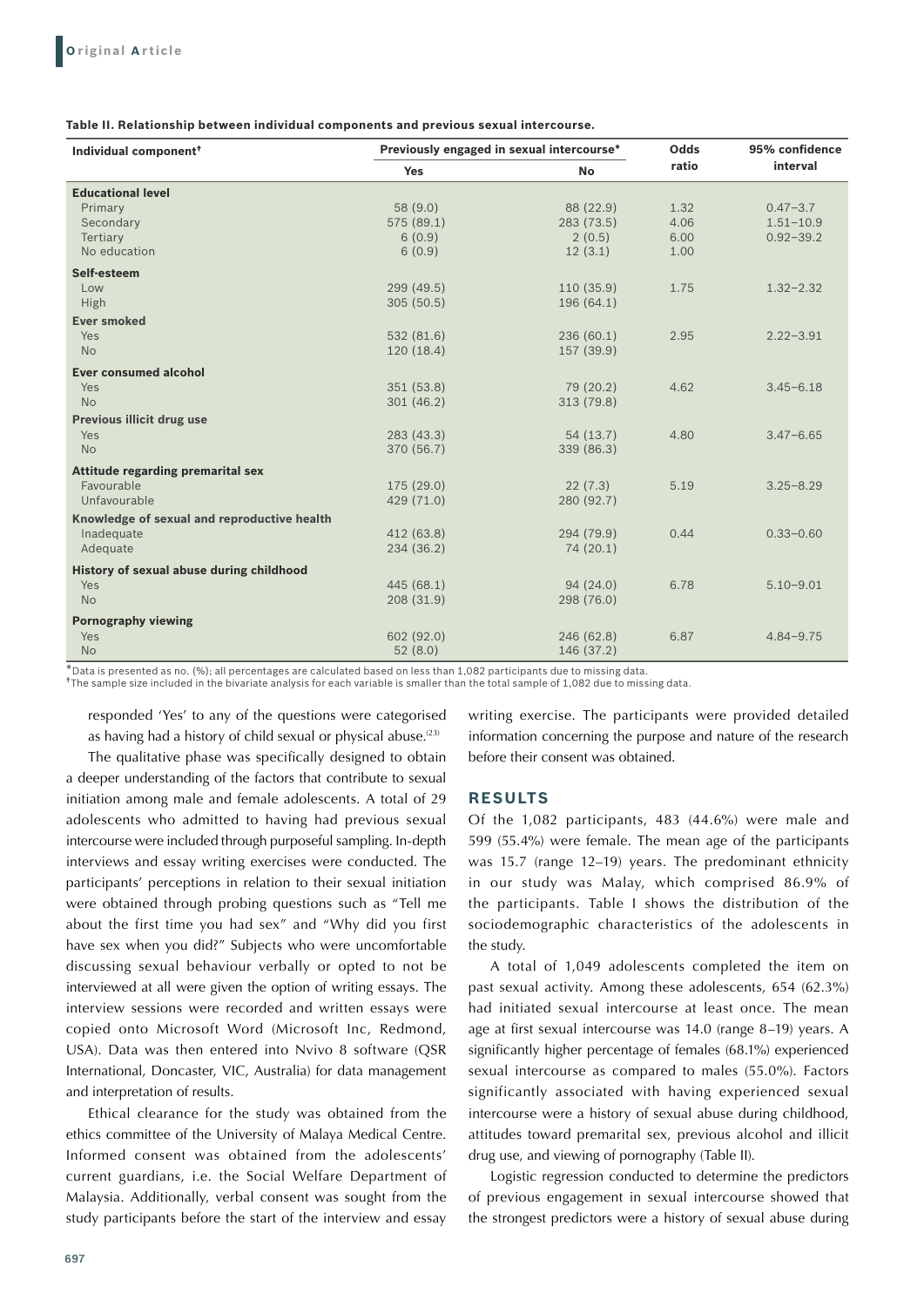| <b>Variable</b>                          | <b>Multivariate modelling</b> |               |
|------------------------------------------|-------------------------------|---------------|
|                                          | Odds ratio                    | 95% CI        |
| Gender                                   |                               |               |
| Female                                   | 1.75                          | $1.11 - 2.74$ |
| Male                                     | 1.00                          | (ref)         |
| <b>Previous alcohol consumption</b>      |                               |               |
| Yes                                      | 1.80                          | $1.10 - 2.94$ |
| No                                       | 1.00                          | (ref)         |
| <b>Previous illicit drug use</b>         |                               |               |
| Yes                                      | 1.85                          | $1.07 - 3.22$ |
| <b>No</b>                                | 1.00                          | (ref)         |
| <b>Attitude regarding premarital sex</b> |                               |               |
| Permissive                               | 4.34                          | $2.17 - 8.70$ |
| Not permissive                           | 1.00                          | (ref)         |
| <b>History of sexual abuse</b>           |                               |               |
| during childhood                         |                               |               |
| Yes                                      | 5.41                          | $3.52 - 8.32$ |
| <b>No</b>                                | 1.00                          | (ref)         |
| <b>Previous pornography viewing</b>      |                               |               |
| Yes                                      | 2.84                          | $1.65 - 4.89$ |
| <b>No</b>                                | 1.00                          | (ref)         |

**Table III. Results of the multivariate logistic regression analyses peformed to determine predictors of previous engagement in sexual intercourse.**

Note: The sample size included in logistic regression is smaller than the total sample of 1,082 due to missing data for some variables. Other variables entered include age, race, highest educational level, self-esteem, smoking, parental monitoring, parental trust, peer pressure, geographical origin, sexual and reproductive health knowledge, previous employment, family structure, religion and religiosity. Hosmer-Lemeshow chi-square goodness of fit test =  $8.99$  (degrees of freedom =  $8$ ), p = 0.34, and significant area under curve =  $0.851$  (p <  $0.001$ , CI =  $0.83-0.88$ ). CI: confidence interval

childhood (95% CI 3.52–8.32), followed by a permissive attitude regarding premarital sex (95% CI 2.17–8.70), and previous viewing of pornography (95% CI 1.65–4.89) (Table III). Other predictors included previous use of substances such as illicit drugs and alcohol, and the female gender.

Among the 29 adolescents who participated in the qualitative component of the study, more than 50% were males. The median age of the participants was 16 (range 14–19) years, and the median age of sexual initiation was 14 (range 10–17) years. The following five main themes emerged when exploring the participants' perceptions concerning initiation of sex: (a) the use of sex as an expression of love ( $n = 9$ ); (b) influence of the partner ( $n = 9$ ); (c) inability to control sex drive  $(n = 7)$ ; (d) family issues  $(n = 7)$ ; and (e) history of sexual abuse during childhood ( $n = 5$ ). Table IV shows some of the participants' responses obtained for each theme.

The qualitative findings provided insights into the quantitative results. Factors such as deeming sex as an expression of love and the inability to control sex drive supplemented the individual domain of the quantitative results, while partner influence and family issues contributed to the interpersonal domain. The theme of sexual abuse during childhood increased the validity of the quantitative results.

#### **DISCUSSION**

Sexual abuse during childhood was found to be a strong determinant of sexual initiation among the incarcerated

adolescents who participated in this study. This finding was further explained by the results of the qualitative study. Adolescents who had been victims of child abuse responded that they initiated sex because of feelings of powerlessness, guilt, shame, stigmatisation and low self-esteem due to the loss of their virginity.(24) This factor has also been associated with other consequences such as lower assertiveness and higher rates of depression.<sup>(24)</sup> Additionally, these acts of abuse against adolescents violate their bodies and minds, obliterating boundaries and creating a deep sense of worthlessness. Consequently, these adolescents become more vulnerable and prone to engaging in inappropriate sexual intercourse.<sup> $(24)$ </sup> The findings of the present study support those of a previous study, which also showed that high-risk adolescents who were victims of sexual abuse were more likely to initiate sex than those who had never been sexually abused.<sup>(25)</sup>

Our findings also suggest that a permissive attitude toward premarital sex is a risk factor for engaging in sexual intercourse. Other researchers have found that adolescents' attitudes toward sex greatly influence their sexual behaviour.(26-28) This observation is further explained by the problem behaviour theory, i.e. the attitudinal tolerance of deviance, which refers to an individual's disposition toward behaviour that goes against societal norms.<sup>(1)</sup> This open attitude may also be due to other influences such as peers, the media and demographic factors.<sup>(1)</sup>

Consistent with the results of other studies, there was an association between sexual initiation and the viewing of pornographic material. Previous findings have consistently demonstrated that exposure to sexually explicit content, which causes desensitisation of one's attitudes and values, leads to adolescents' sexually permissive attitudes.<sup>(29-32)</sup> Pornography viewing causes adolescents to become stimulated and induces a sexual fantasy about a partner with whom they want to have sex, which in turn influences them to initiate sex when given the opportunity.

Our study also found that previous use of alcohol and illicit drugs was associated with initiation of sexual intercourse among our study participants. Again, this result is in line with the findings of many previous studies.<sup>(29,33-39)</sup> Alcohol is an intoxicating drug that depresses the central nervous system, impairs functional brain activity and changes thought processes and feelings.<sup>(40)</sup> Adolescents may be more vulnerable to the effects of alcohol because they have not developed a physical tolerance for alcohol and lack experience in alcohol consumption. Similarly, the use of drugs can cause deficits in specific reasoning processes, inhibitions and physical coordination. Thus, both substances may motivate adolescents to initiate sex.

Unexpectedly, the current survey showed that female incarcerated adolescents were more likely to have engaged in sex as compared to males. One study in the Philippines has found that girls progress faster than boys through the sequence of emotional relationships associated with initiating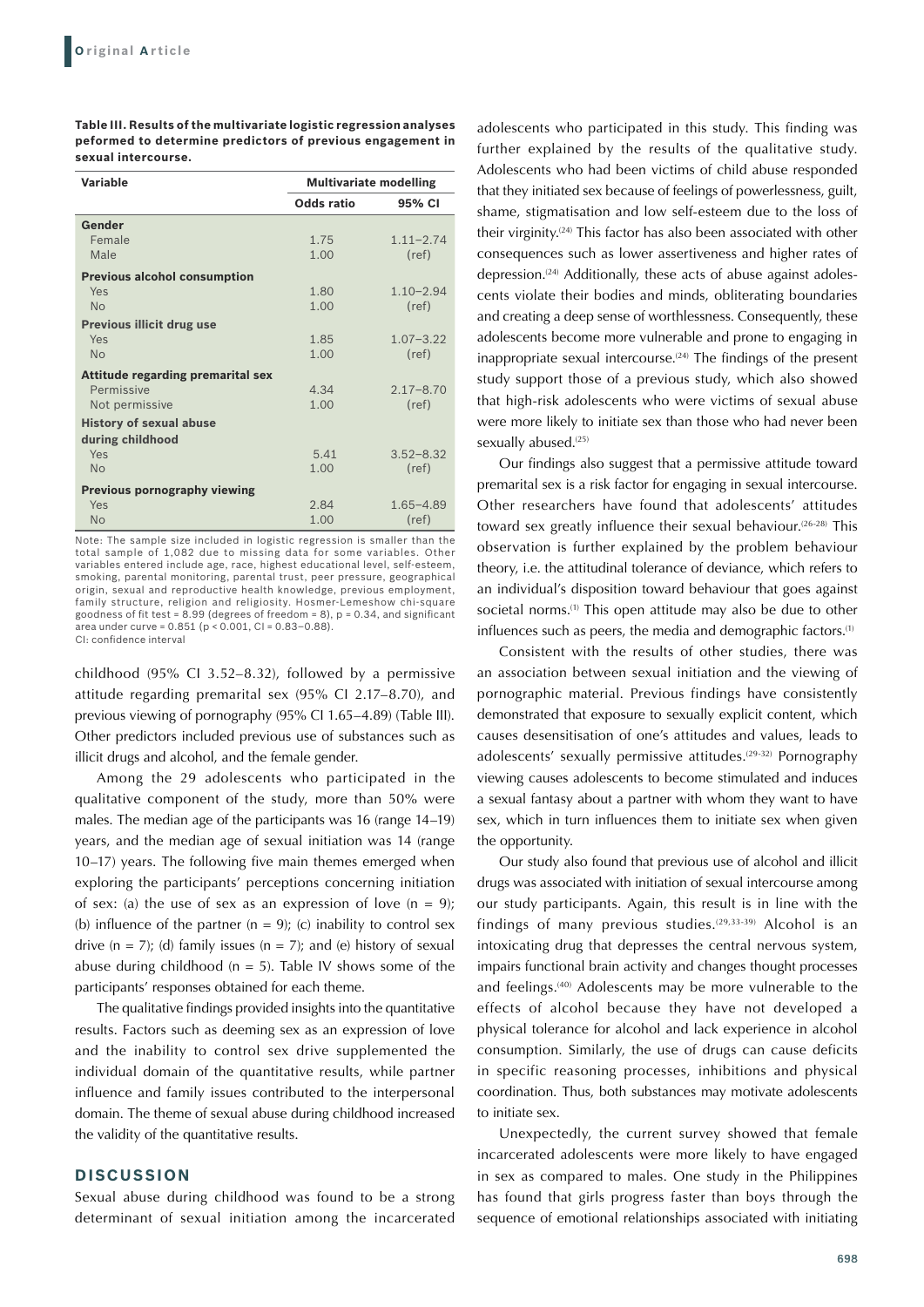#### **Table IV. Responses of some of the participants according to the five main themes.**

| Theme                                                                     | <b>Response</b>                                                                                                                                                                                                     |
|---------------------------------------------------------------------------|---------------------------------------------------------------------------------------------------------------------------------------------------------------------------------------------------------------------|
| Sex as an expression of love and<br>a means of strengthening relationship | Respondent A (male, 16 years old): "I don't want her to be close to anybody else. I want to be a<br>responsible partner to her."                                                                                    |
|                                                                           | "Respondent B (female, 17 years old): "When I got together with this guy, I was so in love with him."                                                                                                               |
| Partnership as a prime factor for<br>having sex                           | Respondent C (female, 18 years old): "He made me feel comfortable with him. He made me not<br>feel afraid of him, and he somehow reassured me, and I felt calm around him."                                         |
|                                                                           | Respondent D (female, 15 years old): "He forced me even though I did not want it. If I did not give<br>in, he would just sulk. So I went ahead with it without thinking about it."                                  |
| Inability to control sex drive*                                           | Respondent E (female, 18 years old): "I constantly engaged in phone sex, and I became addicted<br>to it. At first, I just wanted to continue in the same way. However, when I met him, I wanted<br>something more." |
|                                                                           | Respondent F (male, 18 years old): "I am not normal. When I am outdoors, I'm always turned on<br>24 hours a day."                                                                                                   |
| <b>Family issues</b>                                                      | Respondent G (female, 14 years old): "I was fed up with my family. I was always being scolded.<br>They (my parents) took care of my other siblings but did not care about me."                                      |
|                                                                           | Respondent H (female, 18 years old): "He (father) didn't care about me, so I didn't give a damn<br>about it. That's why I was brave enough to do it (sex)."                                                         |
| History of sexual abuse during<br>childhood                               | Respondent I (female, 17 years old): "Since I have already lost my virginity, I felt like there was<br>nothing to stop me from doing anything."                                                                     |
|                                                                           | Respondent J (female, 15 years old): "I was raped by that man. I felt traumatised and stressed."                                                                                                                    |

\*Sexual urge is a biological need of adolescents, which some found difficult to control, especially when influenced by factors such as phone sex, caressing and pornographic materials.

sex.<sup>(41)</sup> For male adolescents, the reasons for initiation of sex were studied in several research projects.<sup>(37,42,43)</sup> According to a Brazilian study, one of the reasons male adolescents are more likely to initiate sex is because they believed that sex is an uncontrollable instinct in males.<sup>(44)</sup> In addition, males found it easier to engage in sexual intercourse without a sense of emotional commitment as compared to females.<sup>(45)</sup>

The in-depth interviews and essay writing exercise further revealed several additional key findings concerning sexual initiation among the adolescents in our study. One predominant theme was sex as a means of expressing love and strengthening a relationship, which supports studies that highlight the fact that individuals engage in sexual intercourse in order to express their affection toward their partner.<sup>(44,46-50)</sup> Comparable to the motivational-instigation structure within the personality system of problem behaviour, adolescents who value affection are exposed to pressures that lead to the urge to engage in sexual intercourse.<sup>(1)</sup>

Another dominant theme voiced by the adolescents regarding their first sexual encounter was the 'partner factor', such as the insistence or influence of the partner. Similar findings have been noted by previous investigators.(50-52) Some adolescents believed that fulfilling their partner's request for sex could maintain their relationship and avoid conflicts with their partner. They also believed that engagement in sexual intercourse would keep their partner interested in them. For some, it meant reciprocating all the good deeds their partner had done for them.

Another reason for having sex stated by many participants was their inability to control their sex drive. A similar finding was reported in one study in which adolescents reported intense sexual urges that were difficult to ignore.(53) This urge may be influenced by other factors such as low religiosity, lack of parental monitoring, permissive attitudes of parents, and underestimation of their own risk for adverse consequences, all of which further complicate the problem. Another theme that emerged was issues within the family. Initiating sex to relieve stress has been pointed out by adolescent study subjects of another study.<sup>(47)</sup> Having problems at home tends to encourage adolescents to seek stress relief outside the home. Adolescents who are bored will draw on sexual intercourse as a way to release the tension related to their families without realising the short- and long-term consequences of doing so. The aforementioned findings, however, are subject to biases, especially since the study was conducted among adolescents who mostly have experienced some form of issues, such as sexual abuse. Thus, similar results from adolescents in the general population may only be found for certain factors.

The following limitations should be noted when interpreting the findings of the present study. First, as only incarcerated adolescents from welfare institutions were recruited, the study population is not representative of adolescents in the general Malaysian population. However, given that the sample selection was drawn from more than half of all welfare institutions within the 11 states in peninsular Malaysia, the findings can thus be considered representative of incarcerated adolescents in the country. Second, as in-depth interviews were used to collect some sensitive personal information, there may have been social desirability bias. Nevertheless, this would have been partly corrected by the essay writing exercise. Third, as this is a cross-sectional study, causal relationships between factors and sexual initiation can only be determined by carefully studying the temporal relationships between these factors. Thus, the survey design makes it difficult to determine whether the exposure factor precedes the outcome factor. Finally, in the qualitative phase of the study, there were insufficient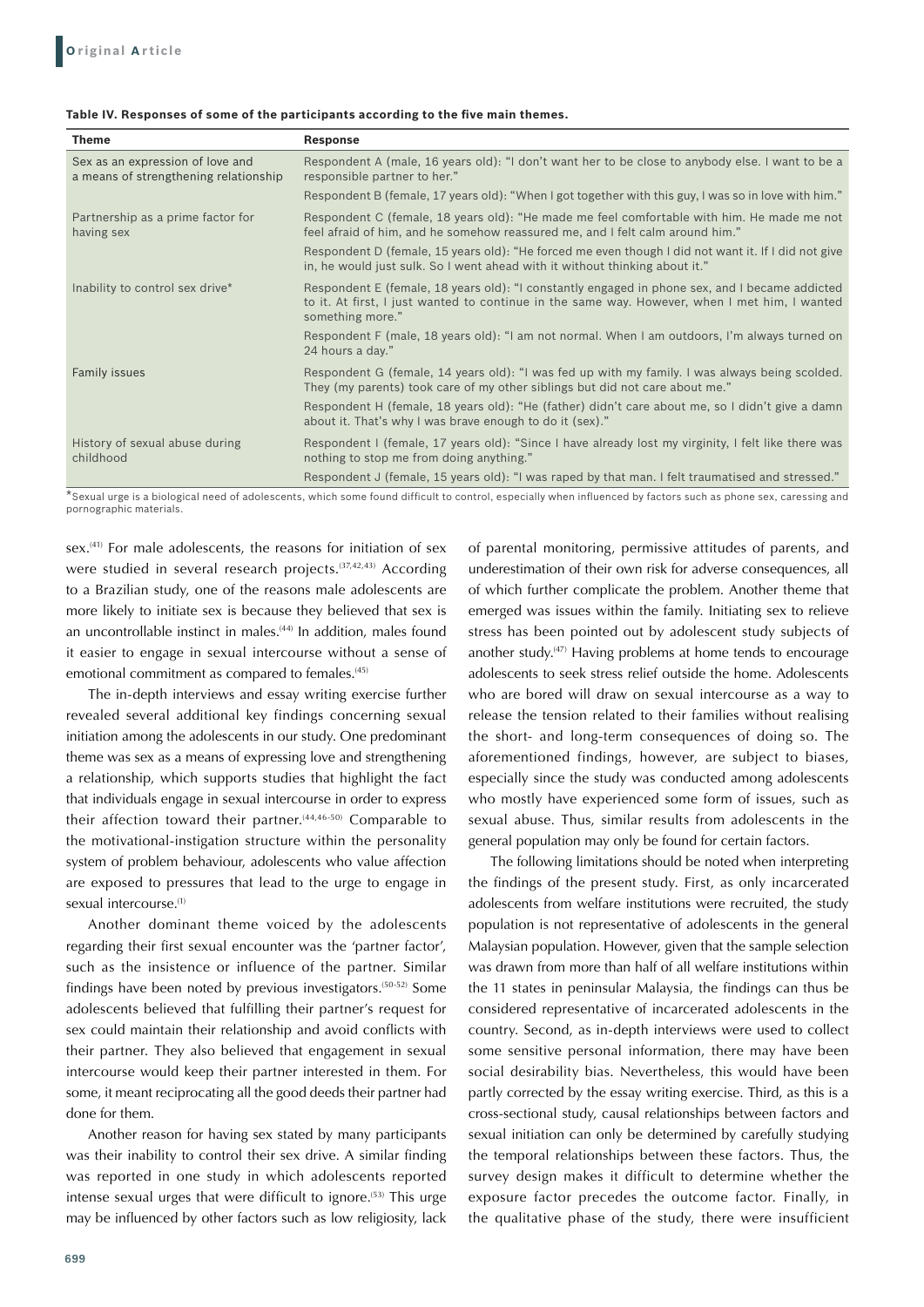opportunities to analyse data during the data collection period. Therefore, the interviews could not be tailored to explore additional information on new themes that unexpectedly emerged during data collection. However, the use of essay questions as an additional tool helped to neutralise this problem.

The findings of this study are of public health significance. First, the identification of the specific factors that predispose incarcerated adolescents to early sexual initiation will make an important contribution to current efforts in the prevention and control of STIs, including HIV/AIDS, and other reproductive health problems. Specific interventions can be targeted at these adolescents to prevent poor outcomes such as teenage pregnancy and illnesses like HIV/AIDS. For example, this study offers a simple yet sensitive screening process for all incarcerated adolescents to ensure that they receive the appropriate management, advice and counselling regarding sexual and reproductive health upon admission to welfare institutions.

Second, government policies and allocation of funds to control unwanted pregnancies, unsafe abortions and pregnancy-related complications among this high-risk group still leave much to be desired. A review of adolescents' health policies within the Western Pacific Region revealed some policies concerning adolescent general health, but specific sexual and reproductive health policies for at-risk adolescents are still not addressed. Thus, additional policies targeting this group can be proposed based on the findings of the current study.

Third, many studies on adolescent sexual behaviour were either cross-sectional or solely qualitative, whereas this study adopted a sequential mixed-method approach. The combination of quantitative and qualitative approaches provided opportunities in terms of: (a) the resulting mixture, which yields complementary strengths and non-overlapping weaknesses; (b) expanding or complementing a set of results; and (c) discovering information that would otherwise have been missed if only one of the two approaches had been used. In recent years, there has been great emphasis on translational research, which aims to convert research findings into practical applications that meet people's needs.<sup>(54)</sup> In order to disseminate the results of research for practical purposes, researchers must speak at least two languages – the technical language of research and a simplified language that communicates research messages adequately and in an easily understandable fashion. Thus, words become as important as numbers in writing up research.<sup>(55)</sup> Mixed-method research has the advantage of allowing, as well as employing, both quantitative and qualitative approaches.(55)

Further studies may be warranted, as certain areas and variables were not covered in this study, which focused solely on incarcerated adolescents placed in public welfare institutions. There is thus a need to replicate this study using other populations, such as street adolescents, as well as

those in private welfare institutions. Additionally, culture as a variable was not examined in the present study. As Malaysia is a multicultural community, a study using appropriate measures for culture could allow researchers to generalise their findings to diverse groups of Malaysians.

In conclusion, the results of this study suggest that the initiation of sexual intercourse among incarcerated adolescents is predominantly determined by individual factors, such as a history of sexual abuse during childhood, previous substance use, viewing of pornography, and the perception of sex as an expression of love. These factors are, however, modifiable and should be addressed through innovative programmes and policies, such as workshops on parenting skills that help caregivers understand the importance of nurturing their children and discuss various ways of getting help should child abuse or substance use be suspected. As it is also important for adolescents to communicate about their sexual and reproductive health issues, sexual and reproductive health programmes should be conducted in schools and welfare institutions. This will help adolescents discuss topics such as healthy relationships and sex, and the consequences of early initiation of sex can be covered more thoroughly.

# **Acknowledgements**

This study was supported by the Postgraduate Research Fund, University of Malaya, Kuala Lumpur, Malaysia (grant number: PS166/2009B). The authors would like to acknowledge the Social Welfare Department of Malaysia, Ministry of Women, Family and Community Development for contributing to this study.

#### **REFERENCES**

- 1. Rew L. Adolescent Health: A Multidisciplinary Approach to Theory, Research, and Intervention. Thousand Oaks: Sage Publications, 2005.
- 2. United Nations Children's Fund (UNICEF). The State of the World's Children 2011. Adolescence: An Age of Opportunity. Available at: http://www. unicef.org/sowc2011/pdfs/SOWC-2011-Main-Report\_EN\_02092011.pdf. Accessed July 11, 2011.
- 3. World Health Organization Western Pacific Region. Health of Adolescents in Malaysia [online]. Available at: http://www.wpro.who.int/topics/ adolescent\_health/malaysia\_fs.pdf . Accessed March 12, 2011.
- 4. Da Ros CT, Schmitt Cda S. Global epidemiology of sexually transmitted diseases. Asian J Androl 2008; 10:110-4.
- 5. World Health Organisation. Health topics: HIV/AIDS [online]. Available at: http://www.who.int/topics/hiv\_aids/en/. Accessed July 1, 2011.
- 6. Kaestle CE, Halpern CT, Miller WC, Ford CA. Young age at first sexual intercourse and sexually transmitted infections in adolescents and young adult. Am J Epidemiol 2005; 161:774-80.
- 7. Ma Q, Ono-Kihara M, Cong L, et al. Early initiation of sexual activity: a risk factor for sexually transmitted diseases, HIV infection, and unwanted pregnancy among university students in China. BMC Public Health 2009; 9:111.
- 8. Gowen LK, Aue N, eds. Sexual Health Disparities among Disenfranchised Youth [online]. Available at: http://www.pathwaysrtc.pdx.edu/pdf/ pbSexualHealthDisparities.pdf. Accessed July 1, 2011.
- 9. Hendershot CS, Magnan RE, Bryan AD. Associations of marijuana use and sex-related marijuana expectancies with HIV/STD risk behavior in high-risk adolescents. Psychol Addict Behav 2010; 24:404-14.
- 10. Houck CD, Lescano CM, Brown LK, et al. "Islands of Risk": subgroups of adolescents at risk for HIV. J Pediatr Psychol 2006; 31:619-29.